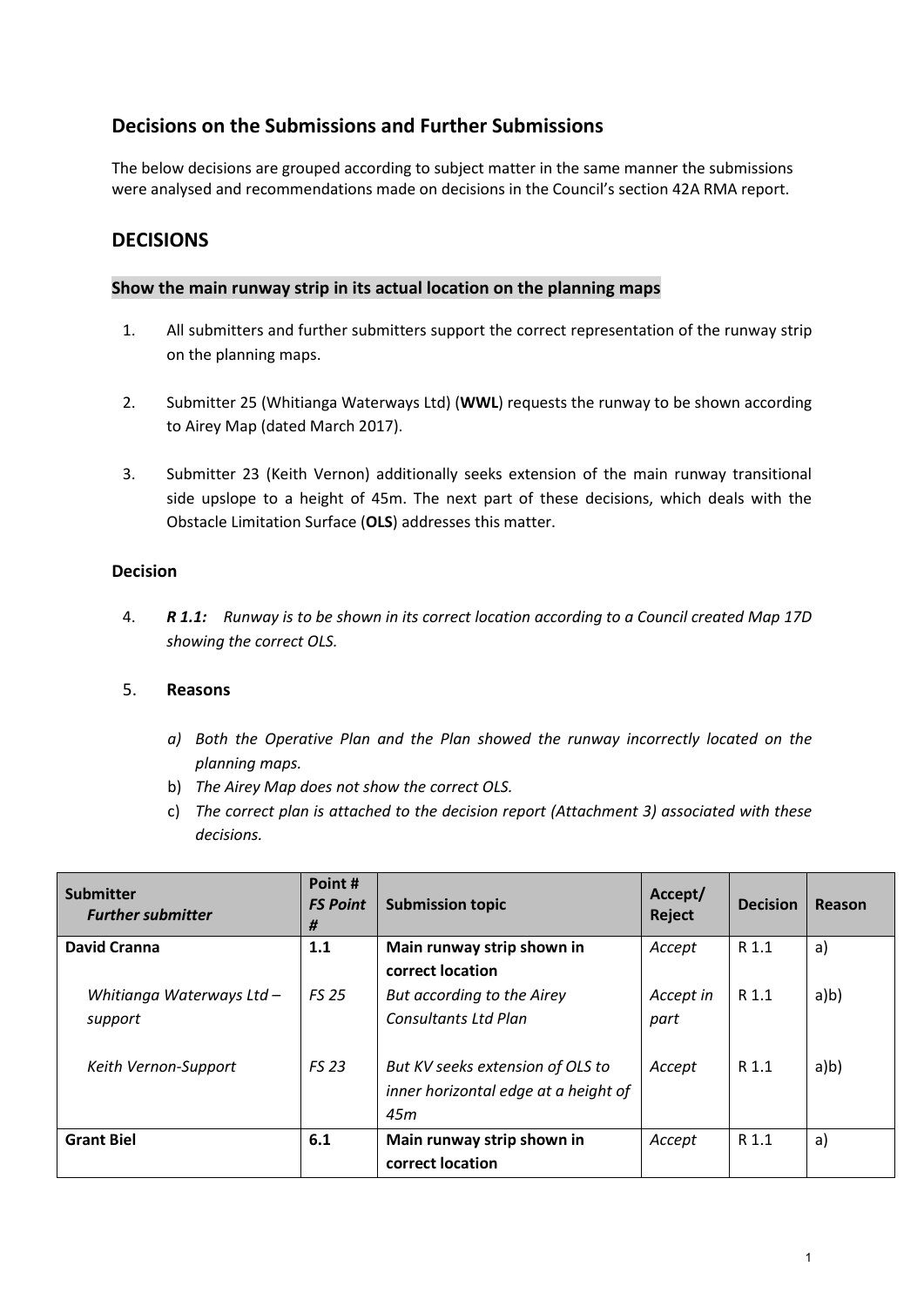| Keith Vernon - partly oppose and |                 | with amendments as per KV         | Accept in |           |           |
|----------------------------------|-----------------|-----------------------------------|-----------|-----------|-----------|
| partly support                   | FS 23           | submission                        | part      | R 1.1     | a)        |
| <b>Mercury Bay Aero Club -</b>   | 9.1             | Main runway strip shown in        | Accept    | R 1.1     | a)        |
| support                          |                 | correct location                  |           |           |           |
| John Hart - support              | FS <sub>2</sub> |                                   | Accept    | Ditto for | Ditto for |
| Kevin Paulsen - support          | FS <sub>3</sub> |                                   | Accept    | all       | all below |
| Philip Hart - support            | FS4             |                                   | Accept    | below     |           |
| Peter Armstrong - support        | FS <sub>5</sub> |                                   | Accept    |           |           |
| Leanne Butler - support          | FS <sub>7</sub> |                                   | Accept    |           |           |
| Kevin Rintoul - support          | FS8             |                                   | Accept    |           |           |
| Peter D Scandrett - support      | FS 10           |                                   | Accept    |           |           |
| <b>Wallace Pendray - support</b> | FS 13           |                                   | Accept    |           |           |
| Richard Hood - support           | <b>FS 15</b>    |                                   | Accept    |           |           |
| Anthea H Austin - support        | <b>FS 17</b>    |                                   | Accept    |           |           |
| Peter L Austin - support         | <b>FS 18</b>    |                                   | Accept    |           |           |
| Douglas A St George - support    | FS 19           |                                   | Accept    |           |           |
| Harold Abrahamson - support      | <b>FS 20</b>    |                                   | Accept    |           |           |
| Steve Brown Douglas - support    | <b>FS 21</b>    |                                   | Accept    |           |           |
| <b>Brian H Wigley - support</b>  | <b>FS 22</b>    |                                   | Accept    |           |           |
| Keith Vernon - partly oppose and | <b>FS 23</b>    |                                   | Accept in |           |           |
| partly support                   |                 |                                   | part      |           |           |
| Stephen J Chilcott - support     | <b>FS 24</b>    |                                   | Accept    |           |           |
| Rachel Ervine - support          | <b>FS 27</b>    |                                   | Accept    |           |           |
| Stephan Bosman - support         | FS 29           |                                   | Accept    |           |           |
| Christine Rabarts - support      | FS 30           |                                   | Accept    |           |           |
| Geoff Cooper (Fly DC3 NZ Inc.) - | FS 31           |                                   | Accept    |           |           |
| support                          |                 |                                   | Accept    |           |           |
| Gavin Magill - support           | FS 32           |                                   | Accept    |           |           |
| Keith Vernon-support             | <b>FS 23</b>    |                                   | Accept    |           |           |
|                                  |                 |                                   | Accept    |           |           |
| John Stephenson -support         | 16.1            | Main runway strip shown in        | Accept    | R 1.1     | a)b)c)    |
|                                  |                 | correct location                  |           |           |           |
| Keith Vernon - support           | <b>FS 23</b>    |                                   | Accept    | R 1.1     | a)b(c)    |
| Whitianga Waterways Ltd -        | <b>FS 25</b>    | Needs to be shown according to    | Reject    | R 1.1     | a)b)c)    |
| support in part                  |                 | Airey Consultants Ltd plan (dated |           |           |           |
|                                  |                 | March 2017)                       |           |           |           |
| Ross L Walker - support          | <b>FS 26</b>    |                                   | Accept    | R 1.1     | a)b)c)    |
| Whitianga Waterways Ltd          | 25.1            | Main runway strip shown in        | Reject    | R 1.1     | a)b)      |
|                                  |                 | correct location                  |           |           |           |
| Keith Vernon - support           | <b>FS 23</b>    | Subject to other KV points        | Reject    | R 1.1     | a/b)      |
|                                  |                 |                                   |           |           |           |
|                                  |                 |                                   |           |           |           |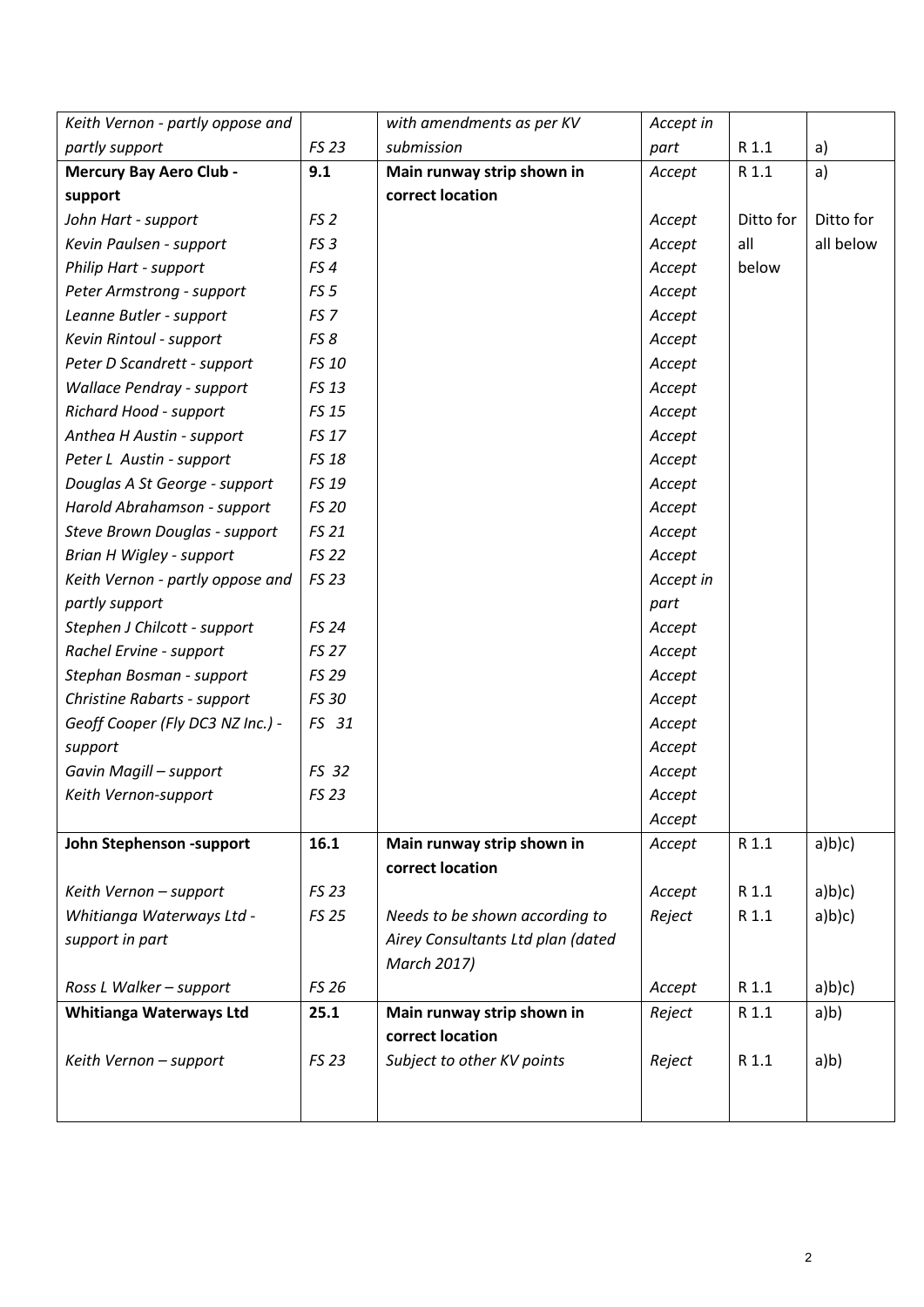#### **Amend main runway transitional surfaces (OLS) from 1:7 to 1:5**

- 6. Most submitters and further submitters support the change of the OLS from 1:7 to 1:5. Submitter 23, Keith Vernon, seeks an extension of the 1:5 OLS upslope to 45 m in accordance with AC139-6. The Council expert (Mr Dave Park, aviation consultant) confirmed that Mr Vernon is correct in pointing out that the Map 17D needs to show the 1:5 OLS upslope to 45m.
- 7. Submitter Alan Hopping (for 'The Lost Spring') opposes all changes to the Operative District Plan including the change from 1:7 to 1:5. In the same vein Mr Hopping supports all points made by the Mercury Bay Aero Club (**MBAC**). A fair assumption can be made that Mr Hopping's opposition to the 1:5 OLS might be due to an error when filling in the submission form. In any case the retention of a 1:7 OLS is not supported by the Council's reporting planner.

#### **Decision**

8. *R 1.2: OLS to be shown as 1:5 for main runway strip with the transitional upslope extending for a distance of 75 m from the runway edge.*

- *a) The 1:7 OLS would unnecessarily restrict development on sites adjacent to the airfield.*
- *b) Existing dwellings would not be able to comply with the 1:7 OLS.*
- *c) Given the surrounding topography there is no realistic prospect of the airfield ever expanding its scope of operation to justify a 1:7 OLS.*
- *d) Showing the transitional upslope extending for a distance of 75m provides for a building height of 15m which is more than reasonable for activities in a residential area, apart from being more than is provided for by the zoning for the land.*

| <b>Submitter</b><br><b>Further submitter</b> | Point#<br><b>FS Point</b><br># | <b>Submission topic</b>                                                        | Accept/<br><b>Reject</b> | <b>Decision</b> | Reason  |
|----------------------------------------------|--------------------------------|--------------------------------------------------------------------------------|--------------------------|-----------------|---------|
| <b>David Cranna</b>                          | 1.2                            | Change 1:7 to 1:5                                                              | Accept                   | R 1.2           | a)b)c)  |
| Whitianga Waterways Ltd -<br>support         | <b>FS 25</b>                   |                                                                                | Accept                   | R 1.2           | a)b)c)  |
| Keith Vernon -support                        | <b>FS 23</b>                   |                                                                                | Accept                   | R 1.2           | a)b(c)d |
| <b>Grant Biel</b>                            | 6.2                            | Change 1:7 to 1:5                                                              | Accept                   | R 1.2           | a)b)c)  |
| Whitianga Waterways Ltd -<br>support         | <b>FS 25</b>                   |                                                                                | Accept                   | R 1.2           | a)b)c)  |
| Keith Vernon -support                        | <b>FS 23</b>                   | +1:5 supported subject to OLS<br>extending to inner horizontal edge<br>at 45m. | Accept                   | R 1.2           | a)b(c)d |
| <b>Ken Heslin</b>                            | 11.2                           | Change 1:7 to 1:5                                                              | Accept                   | R 1.2           | a)b)c)  |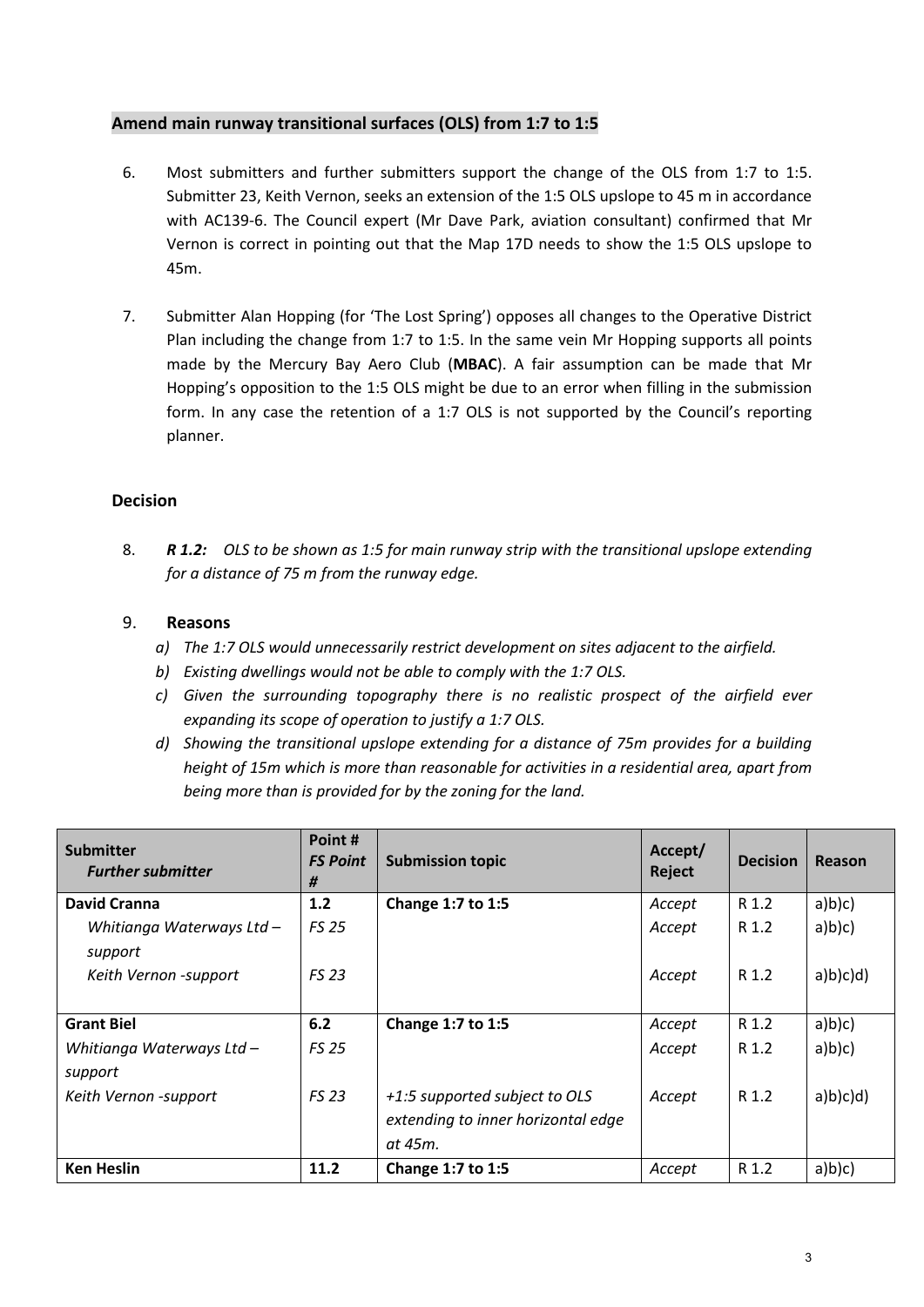| Keith Vernon - support         | <b>FS 23</b> |                                      | Accept    | R 1.2 | a)b(c)d      |
|--------------------------------|--------------|--------------------------------------|-----------|-------|--------------|
| John Stephenson                | 16.2         | Change 1:7 to 1:5                    | Accept    | R 1.2 | a)b(c)       |
| Whitianga Waterways Ltd -      | <b>FS 25</b> |                                      | Accept    | R 1.2 | a)b)c)       |
| support                        |              |                                      |           |       |              |
| Ross L Walker - support        | <b>FS 26</b> | + inner horizontal at height 45m     | Accept    | R 1.2 | a)b(c)       |
| Keith Vernon - support         | <b>FS 23</b> |                                      | Accept    | R 1.2 | a)b(c)d      |
|                                |              |                                      |           |       |              |
| <b>Keith Vernon</b>            | 23.1         | Show main runway OLS 1:5             | Reject    | R 1.2 | d)           |
|                                |              | extending to inner horizontal        |           |       |              |
|                                |              | height of 45 m in accordance with    |           |       |              |
|                                |              | AC 139-6 (22m from outer edge of     |           |       |              |
|                                |              | runway width of 80m).                |           |       |              |
| Whitianga Waterways Ltd -      | <b>FS 25</b> |                                      | Accept    | R 1.2 | $\mathsf{d}$ |
| oppose <sup>1</sup>            |              |                                      |           |       |              |
| <b>Whitianga Waterways Ltd</b> | 25.2         | Change 1:7 to 1:5                    | Accept in | R 1.2 | a)b(c)d      |
|                                |              | The transitional surface of 1:5 to a | part      |       |              |
|                                |              | height of 45 m above airfield height |           |       |              |
|                                |              | datum                                |           |       |              |
| Keith Vernon - support         | <b>FS 23</b> | Subject to inner horizontal edge at  | Accept in | R 1.2 | a)b(c)d      |
|                                |              | a height of 45 m                     | part      |       |              |

## **Restriction on aircraft greater than 5700 kg using the airfield**

- 10. All submitters and further submitters (except Submitter 23, Keith Vernon) oppose a weight restriction. The Council expert is not concerned about lifting the weight limit in particular since this would allow the DC3 at a weight of 14,100kg. The DC3 is a Code 3 aircraft, however the Council expert believes that it is for the operator of the aircraft to address any operational issues arising. The Council expert further notes that the Aeronautical Information Publications (**AIP**) already contain a maximum all up weight (**MAUW**) restriction of less than 5700 kg (based on single wheel load of 1270 kg) specified by the airfield operator.
- 11. Further submitter 23 (Keith Vernon) supports that weight restrictions remain in Table 1 and argues that the maximum certified take-off weight (**MCTOW**) is a critical design/operational parameter.
- 12. Submitter 16 (John Henry Stephenson) says in his submission opposing the weight restriction that Whitianga is a strategically large airfield on the eastern seaboard of the peninsula and that it would play a key role in any potential Civil Defence emergency. To place a weight restriction on the airfield would seriously limit its usefulness. The Council's reporting planner

**.** 

<span id="page-3-0"></span> $1$  It is noted that it seems that in this instance Mr Vernon and WWL are seeking the same relief though.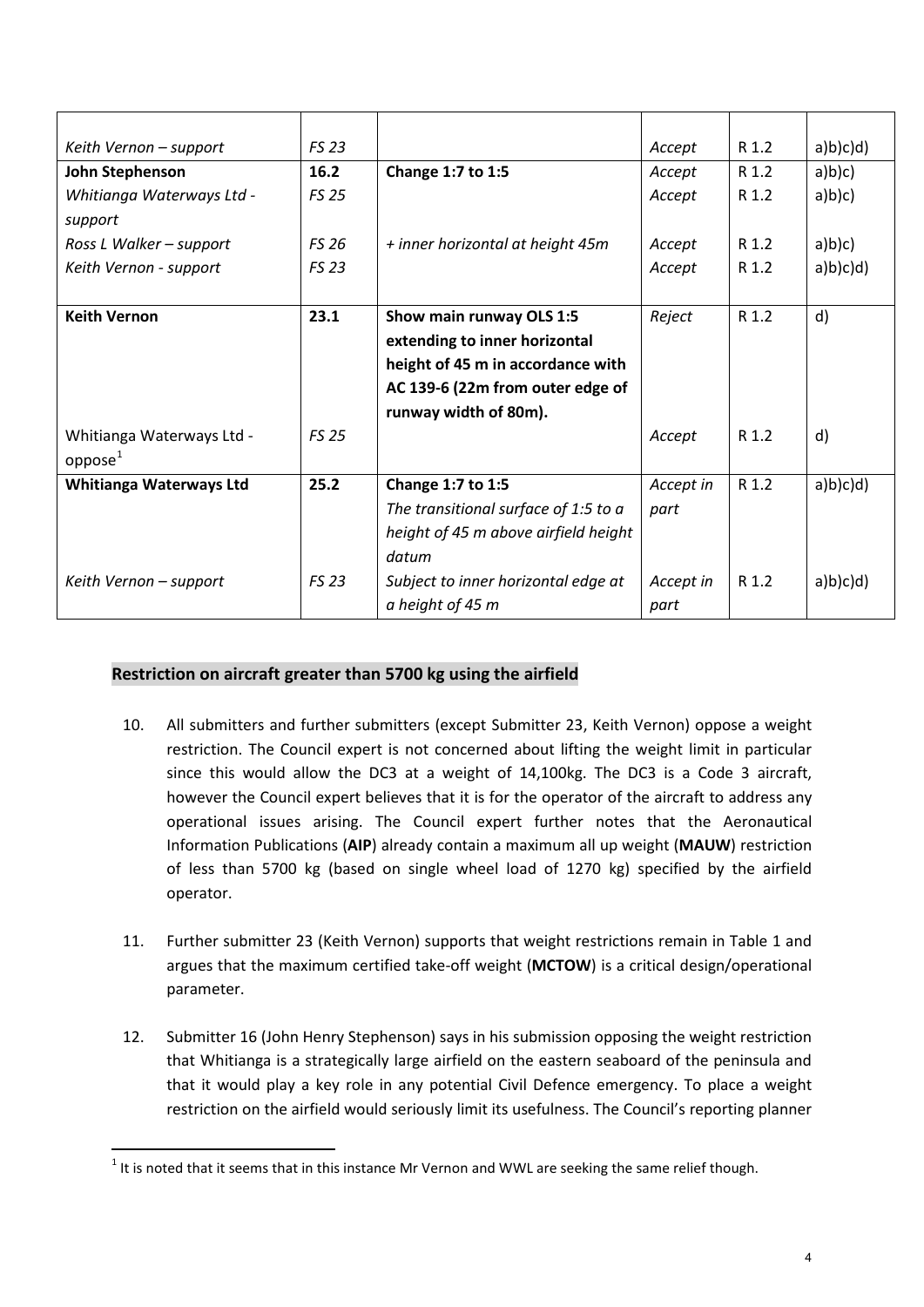agreed with Mr Stephenson's view and added that Mr Stephenson's position is of overall importance when considering whether to restrict the airfield's operational scope. The potential use of the airfield as an alternative transport asset in emergencies needs to be considered for all design parameters including the 1:40 upslope.

- 13. MBAC and a number of further submitters argue that the Whitianga airfield has become a popular destination for the DC3 for charters and weekend visits and is a valuable source of income for the Club and the local community. The Council's reporting planner does not agree with provisions that would restrict the use of the DC3 on the Whitianga airfield and that go beyond what the Council's role is in this process. The reporting planner also notes that the 1:40 upslope surface on both ends of the main runway is vital to enable the DC3 to use the Whitianga airfield.
- 14. Further submitter 30 (Christine Rabarts, owner of the Bread&Butter Gallery Whitianga), supports all MBAC submission points and states that the DC3 flights are a key means of transportation for her clients, making Whitianga accessible as a day event outing for groups of people. The further submitter adds that the DC3 is operated voluntarily by pilots and crew which comes to huge yearly costs. The regular 'Bread&Butter flights' help making DC3 maintenance and operation financially viable and available for the whole of New Zealand to enjoy. These are valid arguments in support of retaining the airfield's accessibility for a variety of aircraft which is consistent with Objective 5 in Section 18 of the District Plan.

#### **Decision**

15. *R 1.4 Lift restrictions on maximum landing weight in Table 1, Section 28 1.1.*

- *a) Restrictions on landing weight are an operational issue to be addressed by the airfield owner and the operator of an aircraft.*
- *b) Allow for the continued operation of the DC3 on the Whitianga airfield.*
- *c) Allow for potential emergency operations on the airfield without weight restrictions.*

| <b>Submitter</b><br><b>Further submitter</b> | Point#<br><b>FS Point</b><br># | <b>Submission topic</b>          | Accept/<br>Reject | <b>Decision</b> | Reason |
|----------------------------------------------|--------------------------------|----------------------------------|-------------------|-----------------|--------|
| David Cranna - oppose                        | 1.4                            | <b>Restriction of MCTOW</b>      | Accept            | R 1.4           | a)b)c) |
| Whitianga Waterways Ltd -<br>support         | <b>FS 25</b>                   |                                  | Accept            | R 1.4           | a)b)c) |
| Keith Vernon oppose                          | <b>FS 23</b>                   |                                  | Reject            | R 1.4           | a)b(c) |
| <b>Grant Biel support</b>                    | 6.4                            | <b>Lift Restriction of MCTOW</b> | Accept            | R 1.4           | a)b)c) |
| Whitianga Waterways Ltd -<br>support         | <b>FS 25</b>                   |                                  | Accept            | R 1.4           | a)b(c) |
| Keith Vernon oppose                          | <b>FS 23</b>                   |                                  | Reject            | R 1.4           | a)b)c) |
| <b>Mercury Bay Aero Club</b>                 | 9.4                            | <b>Lift Restriction of MCTOW</b> | Accept            | R 1.4           | a)b)c) |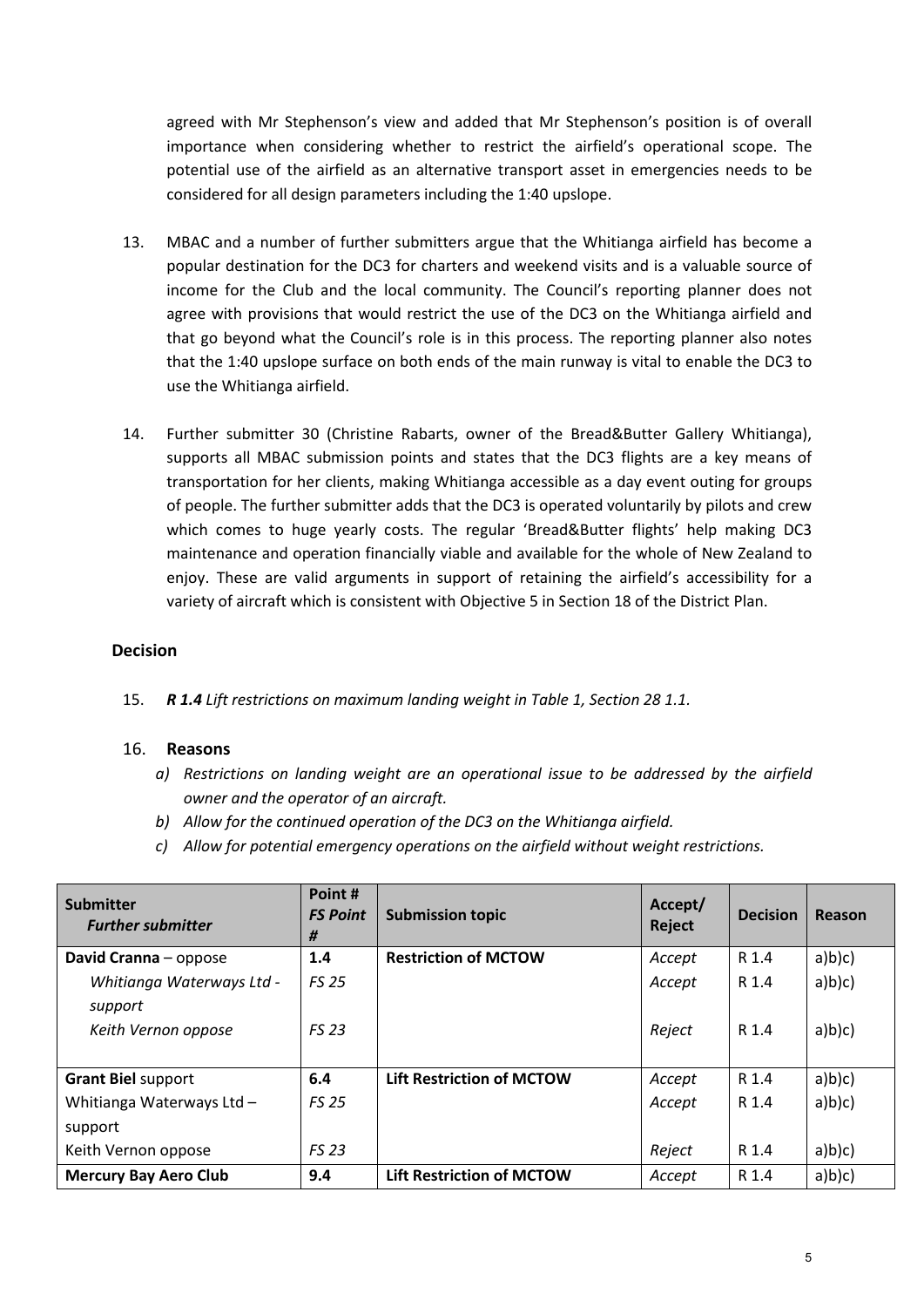| John Hart - support                | FS <sub>2</sub> |                                   | Accept    | Ditto for | Ditto for |
|------------------------------------|-----------------|-----------------------------------|-----------|-----------|-----------|
| Kevin Paulsen - support            | FS <sub>3</sub> |                                   | Accept    | all       | all below |
| Philip Hart - support              | FS4             |                                   | Accept    | below     |           |
| Peter Armstrong - support          | FS <sub>5</sub> |                                   | Accept    |           |           |
| Leanne Butler - support            | FS <sub>7</sub> |                                   | Accept    |           |           |
| Kevin Rintoul - support            | FS 8            |                                   | Accept    |           |           |
| Peter D Scandrett - support        | FS 10           |                                   | Accept    |           |           |
| <b>Wallace Pendray - support</b>   | FS 13           |                                   | Accept    |           |           |
| Richard Hood - support             | <b>FS 15</b>    |                                   | Accept    |           |           |
| Anthea H Austin - support          | FS 17           |                                   | Accept    |           |           |
| Peter L Austin - support           | <b>FS 18</b>    |                                   | Accept    |           |           |
| Douglas A St George - support      | FS 19           |                                   | Accept    |           |           |
| Harold Abrahamson - support        | <b>FS 20</b>    |                                   | Accept    |           |           |
| Steve Brown Douglas - support      | <b>FS 21</b>    |                                   | Accept    |           |           |
| Brian H Wigley - support           | <b>FS 22</b>    |                                   | Accept    |           |           |
| Stephen J Chilcott - support       | <b>FS 24</b>    |                                   | Accept    |           |           |
| Whitianga Waterways Ltd -          | <b>FS 25</b>    |                                   | Accept    |           |           |
| support                            |                 |                                   |           |           |           |
| Rachel Ervine - support            | <b>FS 27</b>    |                                   | Accept    |           |           |
| Stephan Bosman - support           | FS 29           |                                   | Accept    |           |           |
| <b>Christine Rabarts - support</b> | <b>FS 30</b>    |                                   | Accept    |           |           |
| The Lost Spring - oppose           | <b>FS 28</b>    |                                   | Accept    |           |           |
| Geoff Cooper (Fly DC3 NZ Inc.) -   | FS 31           |                                   | Accept    |           |           |
| support                            |                 |                                   |           |           |           |
| Gavin Magill - support             | <b>FS 32</b>    |                                   | Accept    |           |           |
| Keith Vernon-oppose                | FS 23           | Limit should be around 4000kg     | Reject    | R 1.4     | a)b(c)    |
|                                    |                 | max                               |           |           |           |
|                                    |                 |                                   |           |           |           |
|                                    |                 |                                   |           |           |           |
| <b>Ken Heslin</b>                  | 11.5            | <b>Lift Restriction of MCTOW</b>  | Accept    | R 1.4     | a)b(c)    |
| Keith Vernon - oppose              | <b>FS 23</b>    |                                   | Reject    | R 1.4     | a)b)c)    |
| Whitianga Waterways Ltd -          | <b>FS 25</b>    |                                   | Accept    | R 1.4     | a)b(c)    |
| support                            |                 |                                   |           |           |           |
| Jan Kenny - oppose                 | 12.2            | <b>Restrictions of MCTOW</b>      | Accept    | R 1.4     | a)b)c)    |
| Whitianga Waterways Ltd -          | <b>FS 25</b>    | Supports change to Table 1        | Accept in | R 1.4     | a)b(c)    |
| support in part                    |                 |                                   | part      |           |           |
| Keith Vernon - support             | FS23            |                                   | Reject    | R 1.4     | a)b)c)    |
| John Stephenson -support           | 16.6            | <b>Lift Restrictions of MCTOW</b> | Accept    | R 1.4     | a)b)c)    |
| Ross L Walker - support            | <b>FS 26</b>    |                                   | Accept    | R 1.4     | a)b(c)    |
| Keith Vernon -oppose               | FS 23           |                                   | Reject    | R 1.4     | a)b(c)    |
| Whitianga Waterways Ltd            | 25.4            | <b>Lift Restrictions of MAUW</b>  | Support   | R 1.4     | a)b)c)    |
| Keith Vernon -oppose               | <b>FS 23</b>    |                                   | Reject    | R 1.4     | a)b(c)    |

# **Reduction in main runway length**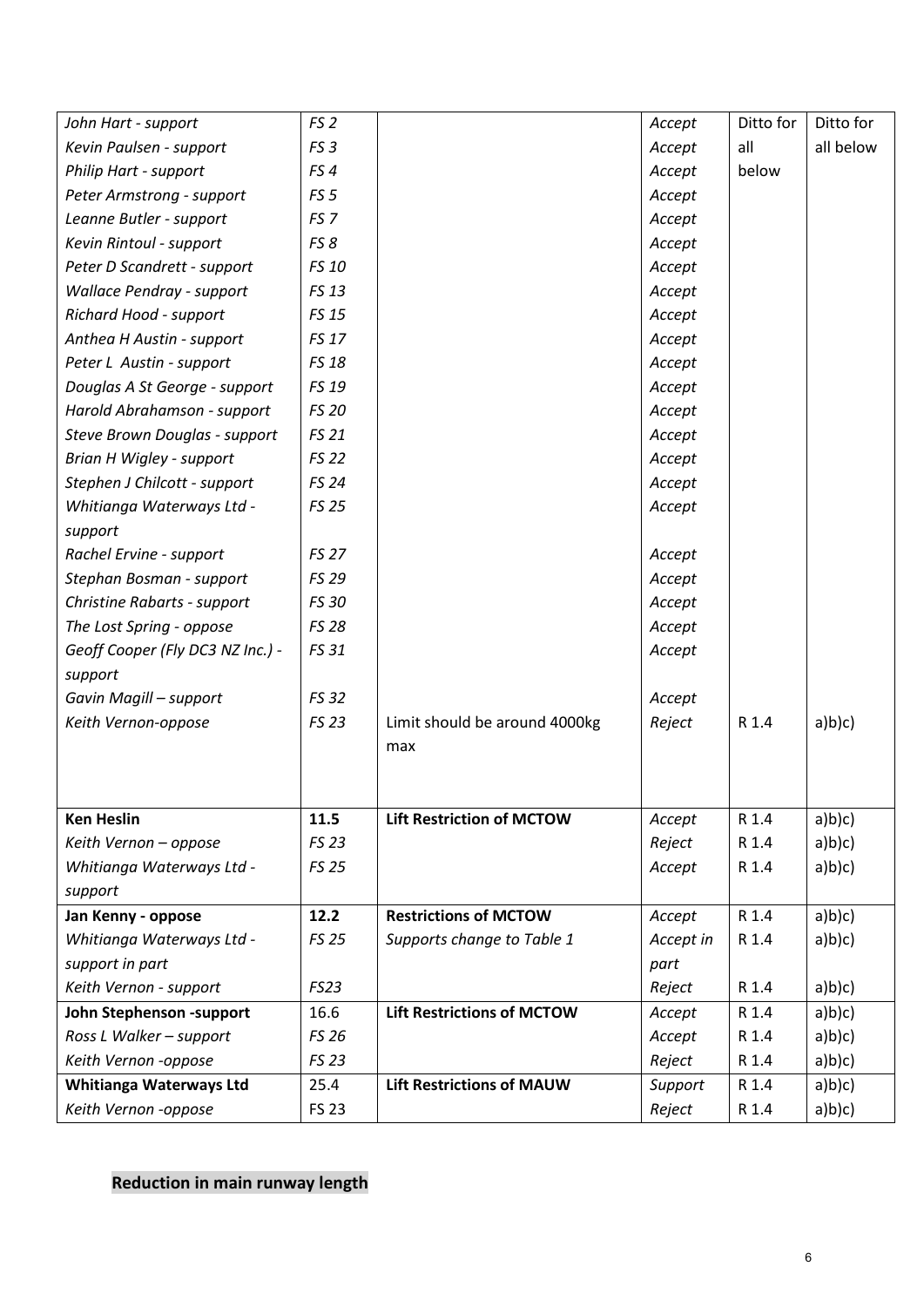- 17. Variation 2 Attachment 3 Map 17D depicts the main runway at 1265x80m catering for Code 1 and Code 2 aircraft. Code 2 covers most (but not all) 19 seat air transport aircraft including the Beech 1900D (Air NZ), the Jetstream 31 and the Bombardier (now Viking) Twin Otter (both operated previously in New Zealand). It also covers the modern generation of single engine pressurised air transport aircraft such as the Pilatus PC12 operated by Sounds Air. Code 2 also includes some versions of the De Havilland Dash 8-100 and -300 (up to 50 seats), also previously operated by several NZ airlines, and the 50 seat ATR42 (a smaller version of the ATR72 operated by Air New Zealand). It does not cover the ATR72 (68 seats) as this is Code 3. The main runway 04-22 is technically a Code 3 runway as it is > 1200m long. Code 1 is up to 800m, Code 2 is 800-1200m, Code 3 1200-1800m. However, the runway is currently unsealed with no lighting or fixed wing aircraft instrument approach procedures which limits the types of aircraft and operations possible.
- 18. All submitters (except Submitter 23, Keith Vernon) and further submitters oppose a reduction of the runway length and support the map that Airey Consultants drafted (**the Airey Map**) in support of submission 25 (WWL) and submission 9 (MBAC). The key reason provided by submitters for opposing a reduced runway length is their desire to allow for an optimal flexibility of the airfield's use. Another important concern that submitters and further submitters bring forward is the continued ability of the DC3 to land in Whitianga.
- *19.* Submitter 23, Keith Vernon, seeks the main runway length of 1427m to be shown with 1:40 upslope and clearance from the State Highway at the 04 end. The Council expert commented as follows: "*There is no intention to reduce the maximum runway length available below that applicable to a 1:20 take-off and approach OLS and the airfield can be configured in this way if the airfield operator wishes and the CAA agree. However small twin engined commuter aircraft, and the DC3, cannot realistically comply with a 1:20 climb-out gradient in the event of engine failure on take-off, therefore distances for 1:40 gradient (which can more easily be complied with) should be provided in the AIP by the airfield operator and the flight path past the road at each end of the runway should be protected in the Plan to 1:40 gradient to better ensure those aircraft can operate now and in the future."*  In response to Mr Vernon's relief point to keep the runway at a length of 1427m, the Council expert explains that a slight reduction is necessary to achieve adequate vehicle clearance of the highway at the SW runway end.
- 20. Submitter 16 (John Henry Stephenson) points out in his submission, which opposes a reduction of the operational runway length, that although Code 2 only requires a minimum of 1200m runway, additional length is better because it provides a 'starter extension' and a runway over-run area. These are very tangible safety features particularly in bad weather. The Council expert concurs with this view and there is no intention to reduce the operational length of the runway. The actual reduction of the runway's operational length is triggered by a conceptual road on private land adjacent to the airfield as represented on the Airey Map and by providing the correct clearance over the road at the SW end.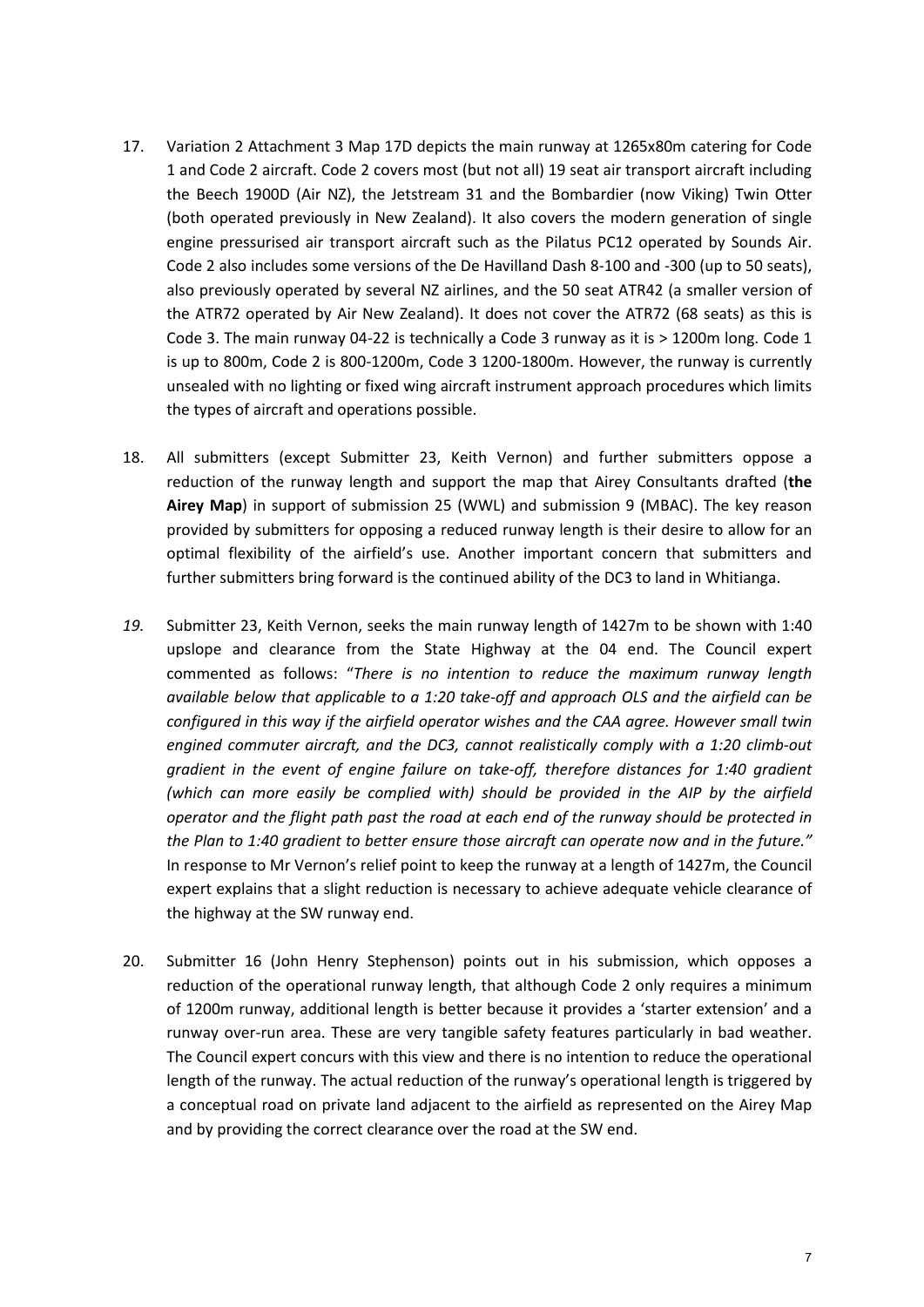21. While the Council supports the retention of the Whitianga airfield as a key strategic transport asset, it is noted that the Airey Map shows that the runway – represented at 1526m on the official CAA aerodrome chart – is reduced to 1351m at 1:20 due to a conceptual road for a future subdivision on adjacent land. This has the effect of pushing the fan origin further south west along the runway. According to the Council expert's advice, the runway length with the 1:40 upslope allows for a greater variability of aircraft including the DC3 than the option presented by the Airey Map with the 1:20 upslope. Securing additional runway length is supported, if this is achievable within MBAC owned land.

#### **Decision**

22. *R 1.5: Change Map 17D as per the Council expert's recommendations with a 1:40 upslope (Attachment 2 and 3).* 

#### 23. **Reasons**

- a) *The decision on how the MBAC chooses to use the actual operational length of the runway should be left with MBAC without any Council imposed restrictions.*
- b) *Amended Map 17D (Attachment 3) shows the runway at 1434m with a 1:40 upslope. These dimensions are based on the latest on the ground survey (done by WWL) and the outcomes of consultation with the MBAC and WWL. It has been amended at the SW end because the 1:40 upslope origin point does not allow the required clearance over the highway at that end, and at the NE end to reflect the restriction imposed by the future road sought by WWL.*
- c) *It allows for a variety of passenger planes to safely use the airfield including safe operation of the DC3.*

*Map 17D (Attachment 3) does not determine the operational length of the airfield; the airfield can still be operated as a 1:20 should MBAC wish. However, providing for the 1:40 surface gradient in the Plan ensures protection of the take-off and approach paths for small commuter aircraft and DC3 operations.* 

| <b>Submitter</b><br><b>Further submitter</b> | Point #<br><b>FS Point</b><br># | <b>Submission topic</b>           | Accept/<br>Reject | <b>Decision</b> | Reason    |
|----------------------------------------------|---------------------------------|-----------------------------------|-------------------|-----------------|-----------|
| David Cranna - oppose                        | 1.5                             | <b>Reduction of runway length</b> | Accept            | R 1.5           | a)b(c)d   |
| Whitianga Waterways Ltd                      | <b>FS 25</b>                    |                                   | Reject            |                 | a)b)c)    |
| support in part                              |                                 |                                   |                   |                 |           |
| Keith Vernon support                         | <b>FS 23</b>                    | Specifics from KV as per other    | Accept            |                 | a)b)c)    |
|                                              |                                 | submission points                 |                   |                 |           |
| <b>Grant Biel oppose</b>                     | 6.5                             | No Reduction of runway length     | Accept            | R 1.5           | a)b(c)d   |
| Whitianga Waterways Ltd -                    | <b>FS 25</b>                    | Runway to be shown as 1265 m      | Reject            |                 | a)b(c)d   |
| support in part                              |                                 | inner edge to inner edge          |                   |                 |           |
| Keith Vernon -support                        | <b>FS 23</b>                    | Specifics from KV as per other    | Accept            |                 | a)b)c)    |
|                                              |                                 | submission points                 |                   |                 |           |
| <b>Mercury Bay Aero Club</b>                 | 9.6                             | No Reduction of Runway Length     | Accept            | R 1.5           | a)b(c)    |
| John Hart - support                          | FS <sub>2</sub>                 |                                   | Accept            | Ditto for       | Ditto for |
| Kevin Paulsen - support                      | FS <sub>3</sub>                 |                                   | Accept            | all             | all below |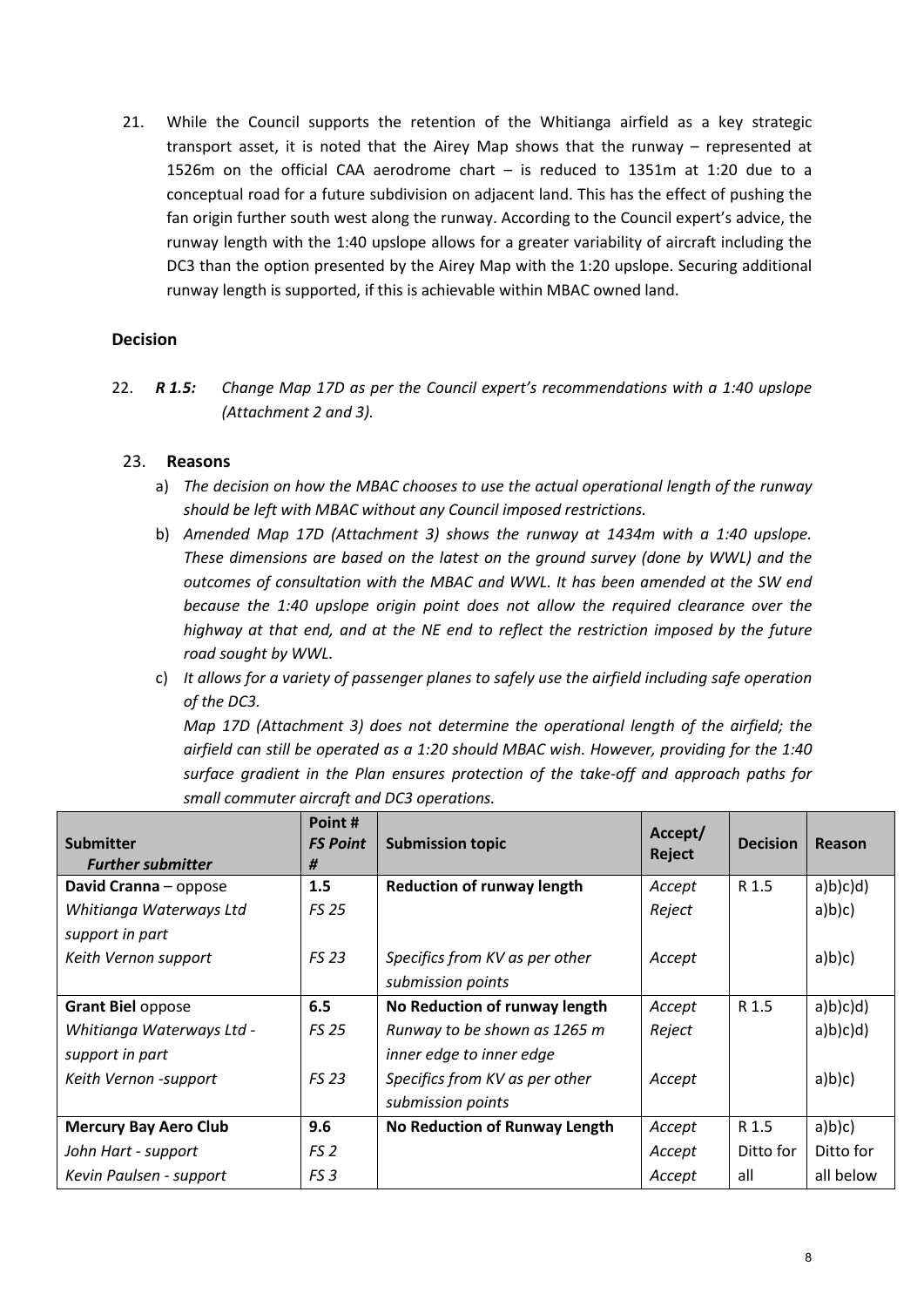| Philip Hart - support              | FS4             |                                  | Accept | below |        |
|------------------------------------|-----------------|----------------------------------|--------|-------|--------|
| Peter Armstrong - support          | FS <sub>5</sub> |                                  | Accept |       |        |
| Leanne Butler - support            | FS <sub>7</sub> |                                  | Accept |       |        |
| Kevin Rintoul - support            | FS 8            |                                  | Accept |       |        |
| Peter D Scandrett - support        | FS 10           |                                  | Accept |       |        |
| <b>Wallace Pendray - support</b>   | FS 13           |                                  | Accept |       |        |
| Richard Hood - support             | <b>FS 15</b>    |                                  | Accept |       |        |
| Anthea H Austin - support          | <b>FS 17</b>    |                                  | Accept |       |        |
| Peter L Austin - support           | <b>FS 18</b>    |                                  | Accept |       |        |
| Douglas A St George - support      | FS 19           |                                  | Accept |       |        |
| Harold Abrahamson - support        | <b>FS 20</b>    |                                  | Accept |       |        |
| Steve Brown Douglas - support      | <b>FS 21</b>    |                                  | Accept |       |        |
| Brian H Wigley - support           | <b>FS 22</b>    |                                  | Accept |       |        |
| Stephen J Chilcott - support       | <b>FS 24</b>    |                                  | Accept |       |        |
| Whitianga Waterways Ltd -          | <b>FS 25</b>    |                                  | Reject |       |        |
| oppose in part                     |                 |                                  |        |       |        |
| Rachel Ervine - support            | <b>FS 27</b>    |                                  | Accept |       |        |
| Stephan Bosman - support           | FS 29           |                                  | Accept |       |        |
| <b>Christine Rabarts - support</b> | <b>FS 30</b>    |                                  | Accept |       |        |
| The Lost Spring - oppose           | <b>FS 28</b>    |                                  | Reject |       |        |
| Geoff Cooper (Fly DC3 NZ Inc.) -   | FS 31           |                                  | Accept |       |        |
| support                            |                 |                                  |        |       |        |
| Gavin Magill - support             | <b>FS 32</b>    |                                  | Accept |       |        |
| Keith Vernon - support             | FS 23           | With further amendments to Map   | Accept |       |        |
|                                    |                 | 17D                              |        |       |        |
| Ken Heslin - support               | 11.5            | No Reduction of Runway Length    | Accept | R 1.5 | a)b)c) |
| Keith Vernon - support             | <b>FS 23</b>    | With further amendments to Map   | Accept | R 1.5 | a)b)c) |
|                                    |                 | 17D                              |        |       |        |
| John Stephenson                    | 16.5            | No Reduction of Runway Length    | Accept | R 1.5 | a)b)c) |
| Ross L Walker - support            | <b>FS 26</b>    |                                  | Accept | R 1.5 | a)b)c) |
| Whitianga Waterways Ltd -          | <b>FS 25</b>    | Main runway to be shown as       | Reject |       | d)     |
| oppose in part                     |                 | 1265m from inner edge to inner   |        |       |        |
|                                    |                 | edge                             |        |       |        |
| Keith Vernon -support              | FS 23           |                                  | Accept |       | a)b(c) |
| <b>Keith Vernon</b>                | 23.2            | Show main runway length as       | Accept | R 1.5 | a)b(c) |
|                                    |                 | 1427m and positioned to ensure   |        |       |        |
|                                    |                 | 1:40 upslope at the 04 end clear |        |       |        |
|                                    |                 | the road adequately.             |        |       |        |
| Whitianga Waterways Ltd -          | <b>FS 25</b>    |                                  | Reject |       | d)     |
| oppose                             |                 |                                  |        |       |        |

# **Fan at both ends of main runway are shown as 1:40 surface gradient on planning map**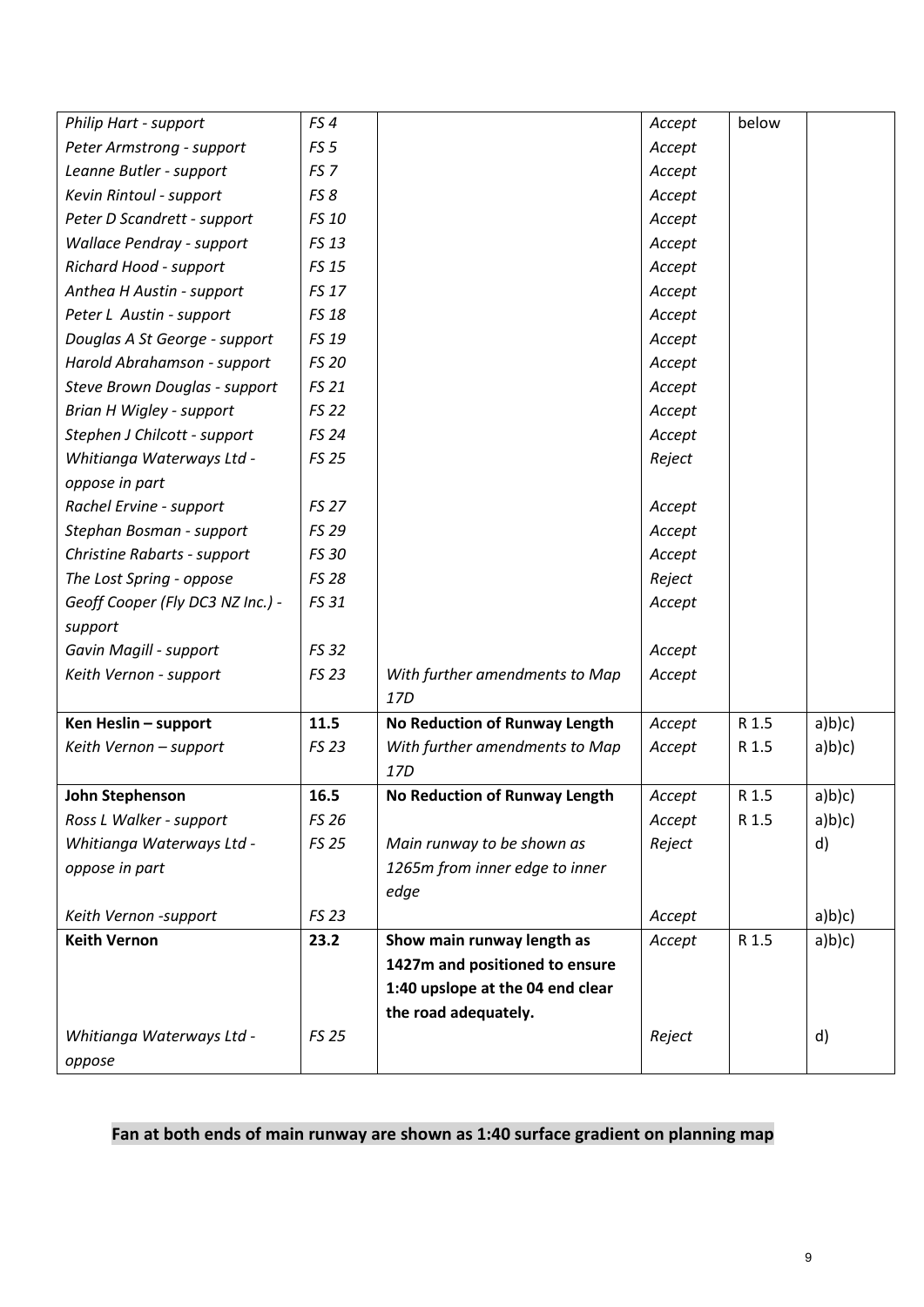- 24. All submitters and further submitters oppose the change of the surface gradient from 1:30 (as per the Operative District Plan) to 1:40 and support a 1:20 surface gradient (as per the Airey Map) on both ends of the runway.
- 25. Submission 23 (Keith Vernon) seeks the main runway to be shown at a length of 1427m with 1:40 upslope gradients, the upslope gradient at the 04 end being of particular importance to allow for clearance over the highway.
- 26. The Council expert's advice is that the 1:20 is a minimum standard and a number of aircraft cannot achieve that climb gradient in the engine inoperative situation on take-off, in particular the DC3 (which is actually a Code 3 aircraft) is unable to do this. This is a requirement under their operating rules and applies day or night. Therefore, with a 1:20 gradient OLS these aircraft could be substantially penalised on take-off weight or not be able to operate at all. This would be contrary to Objective 5 of Section 18.3 Transport.
- 27. The Council expert further notes that there is no objection to the airfield being laid out as a 1:20 on the ground. The Council expert notes that this is a CAA issue for the operator to address. The Council's reporting planner agrees and recommended it be left to the airfield operator to layout its runway length as it chooses.
- 28. What the expert is more concerned about is protecting the flight paths away from the airfield, specifically across and beyond the roads at each end so the 1:40 is not encroached for the future. This is not an operational issue but a planning issue under the Resource Management Act 1991. Whitianga aerodrome is the only facility on the east Coromandel Coast north of Tauranga that can accommodate larger air transport aircraft. It cannot be replaced as a piece of the Region's air transport infrastructure.
- 29. The MBAC is relying on Plan provisions to enforce height controls hence the Council needs to have a say on what the level of control should be, especially as MBAC are asking the Council to relax the existing 1:30 (planning) control in the Operative District Plan. Height controls do not result in any financial obligations for the MBAC and do not interfere with the current goals the MBAC has set itself in terms of how it wants to operate the airfield. While acknowledging that the airfield is in private ownership and has been successfully operated privately for the last 50 years, the Council has an obligation to secure a realistic level of protection on surrounding land to safeguard the airfield's continued successful operation under changing circumstances.
- 30. The Council expert's view is that: *"The 1:20 OLS would adversely affect the ability for twin engine commuter type aircraft to operate at the airfield. This is because these aircraft are not capable of safely operating at 1:20 on approach or take-off."*
- 31. The Council expert believes it would be possible to set up thresholds based on the 1:40 upslope which would be 70m further out than the Airey Map 1:20 thresholds at the north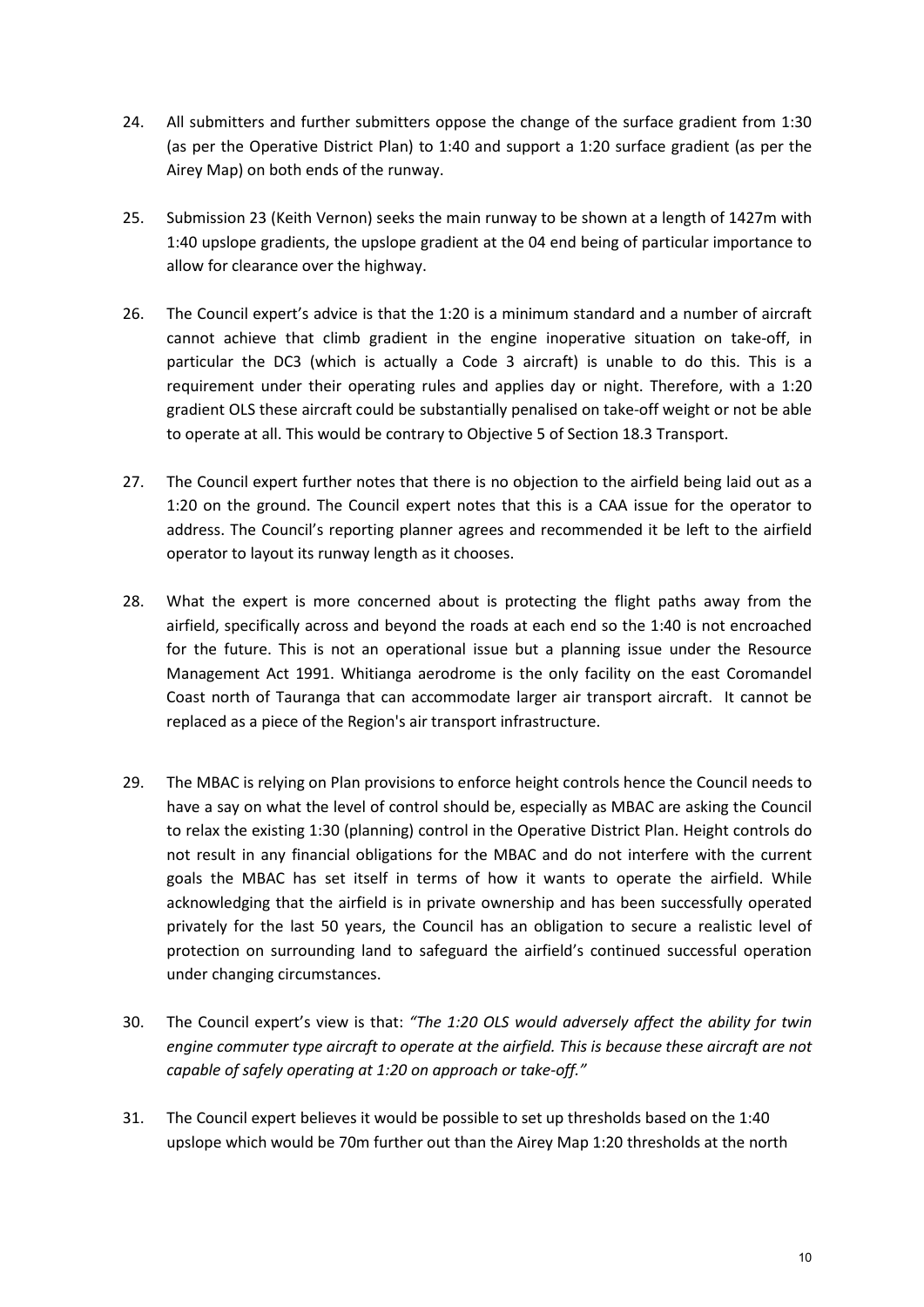east (22) end (after removal of the future road constraint) and 125m at the south west (04) end. These reduced thresholds he believes would still give 1170m for landing.

#### **Decision**

32. *R 1.3: Retain the transitional surface gradient of 1:40 on both ends of the runway on Planning Map 17D.*

- *a) The 1:20 is a minimum standard for Code 2 aircraft and a number of aircraft cannot achieve that climb gradient in the engine inoperative situation on take-off, in particular the DC3 (which is actually a Code 3 aircraft) is unable to do this.*
- *b) The change from 1:30 (as per Operative District Plan) to 1:20 has been justified by MBAC and WWL as a consequence of restricting the airfield operation to daylight/non-instrument only. It has not been considered that a number of planes would be penalised by this lack of protection and might not be able to use the airfield in the future.*
- *c) Whitianga aerodrome is the only facility on the east Coromandel Coast north of Tauranga that can accommodate larger air transport aircraft. It cannot be replaced as a piece of the Region's air transport infrastructure.*
- *d) While acknowledging that the airfield is in private ownership and has been successfully operated privately for the last 50 years, the Council has an obligation to secure a realistic level of protection on surrounding land for the airfield's continued successful operation under changing circumstances.*
- *e) The airfield can be operated at a 1:20 upslope gradient, the 1:40 protection is a purely planning related concern to protect the airfield from height encroachment on neighbouring properties.*

| <b>Submitter</b><br><b>Further submitter</b> | Point#<br><b>FS Point</b><br># | <b>Submission topic</b>           | Accept/<br>Reject | <b>Decision</b> | Reason     |
|----------------------------------------------|--------------------------------|-----------------------------------|-------------------|-----------------|------------|
| David Cranna-oppose                          | 1.3                            | 1:40 upslope                      | Reject            | R 1.3           | a)b(c)d(e) |
| Whitianga Waterways Ltd -                    | <b>FS 25</b>                   | However, Runway shown as 1265m    | Reject            | R 1.3           | a)b(c)d(e) |
| support in part                              |                                | inner edge to inner edge.         |                   |                 |            |
| Keith Vernon support                         |                                | If daylight operations only       | Reject            |                 | a)b(c)d(e) |
| <b>Grant Biel - support</b>                  | 6.3                            | Change 1:40 gradient to 1:20      | Reject            | R 1.3           | a)b(c)d(e) |
| Whitianga Waterways Ltd -                    | <b>FS 25</b>                   |                                   | Reject            | R 1.3           | a)b)c(d)e  |
| support                                      |                                |                                   |                   |                 |            |
| Keith Vernon support                         | <b>FS 23</b>                   | 1:5 (KV suggests 45m extension to | Reject            | R 1.3           | a)b(c)d(e) |
|                                              |                                | inner horizontal edge)            |                   |                 |            |
| <b>Mercury Bay Aero Club</b>                 | 9.2                            | Change 1:40 gradient to 1:20      | Reject            | R 1.3           | a)b(c)d(e) |
| John Hart - support                          | FS 2                           |                                   | Reject            | Ditto for       | Ditto for  |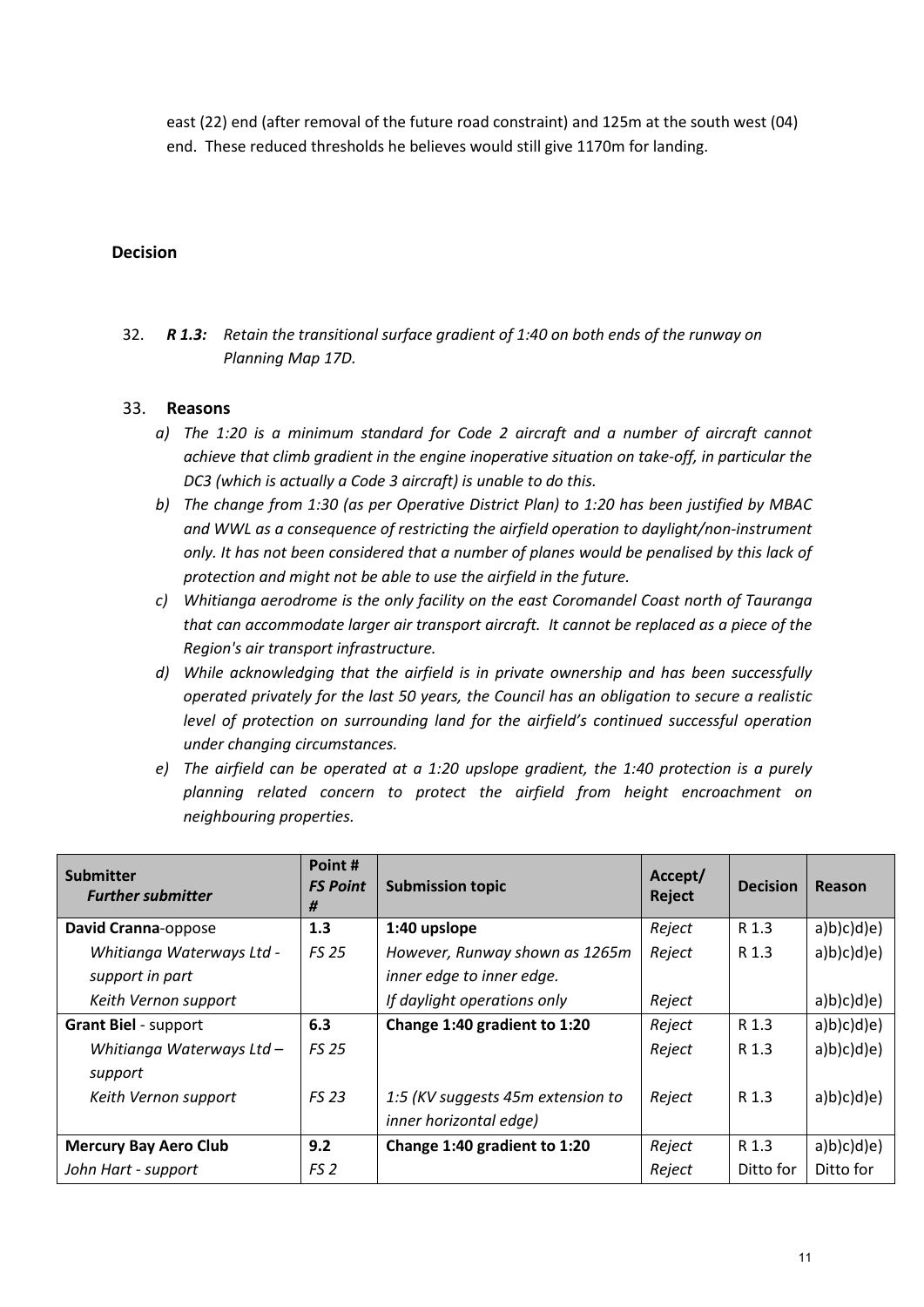| Kevin Paulsen - support            | FS <sub>3</sub> |                                 | Reject | all   | all below  |
|------------------------------------|-----------------|---------------------------------|--------|-------|------------|
| Philip Hart - support              | FS4             |                                 | Reject | below |            |
| Peter Armstrong - support          | FS <sub>5</sub> |                                 | Reject |       |            |
| Leanne Butler - support            | FS <sub>7</sub> |                                 | Reject |       |            |
| Kevin Rintoul - support            | FS8             |                                 | Reject |       |            |
| Peter D Scandrett - support        | FS 10           |                                 | Reject |       |            |
| <b>Wallace Pendray - support</b>   | FS 13           |                                 | Reject |       |            |
| Richard Hood - support             | <b>FS 15</b>    |                                 | Reject |       |            |
| Anthea H Austin - support          | <b>FS 17</b>    |                                 | Reject |       |            |
| Peter L Austin - support           | <b>FS 18</b>    |                                 | Reject |       |            |
| Douglas A St George - support      | FS 19           |                                 | Reject |       |            |
| Harold Abrahamson - support        | <b>FS 20</b>    |                                 | Reject |       |            |
| Steve Brown Douglas - support      | FS 21           |                                 | Reject |       |            |
| Brian H Wigley - support           | <b>FS 22</b>    |                                 | Reject |       |            |
| Stephen J Chilcott - support       | <b>FS 24</b>    |                                 | Reject |       |            |
| Whitianga Waterways Ltd -          | <b>FS 25</b>    |                                 | Reject |       |            |
| support                            | <b>FS 27</b>    |                                 |        |       |            |
| Rachel Ervine - support            | FS 29           |                                 | Reject |       |            |
| Stephan Bosman - support           | FS 30           |                                 | Reject |       |            |
| <b>Christine Rabarts - support</b> | <b>FS 28</b>    |                                 | Reject |       |            |
| The Lost Spring - oppose           | FS 31           |                                 | Reject |       |            |
| Geoff Cooper (Fly DC3 NZ Inc.) -   |                 |                                 | Reject |       |            |
| support                            | <b>FS 32</b>    |                                 |        |       |            |
| Gavin Magill - support             | <b>FS 23</b>    | Subject to extending inner      | Reject |       |            |
| Keith Vernon-support               |                 | horizontal at a height of 45 m  | Reject |       |            |
|                                    |                 |                                 |        |       |            |
| <b>Ken Heslin</b>                  | 11.3            | Change 1:40 to 1:20             | Reject | R 1.3 | a)b(c)d(e) |
| Keith Vernon -support              | <b>FS 23</b>    | If only for daylight operations | Reject | R 1.3 | a)b(c)d(e) |
| John Stephenson -support           | 16.3            | Change 1:40 to 1:20             | Reject | R 1.3 | a)b(c)d(e) |
| Whitianga Waterways Ltd -          | <b>FS 25</b>    |                                 | Reject | R 1.3 | a)b(c)d(e) |
| support                            | FS 26           |                                 |        |       |            |
| Ross L Walker - support            | <b>FS 23</b>    |                                 | Reject | R 1.3 | a)b(c)d(e) |
| Keith Vernon - support             |                 |                                 | Reject | R 1.3 | a)b)c(d)e  |
| <b>Whitianga Waterways Ltd</b>     | 25.3            | Change 1:40 to 2:20             | Reject | R 1.3 | a)b(c)d(e) |
| Keith Vernon -- support            | FS 23           | For daylight only               | Reject | R 1.3 | a)b(c)d(e) |
|                                    |                 |                                 |        |       |            |

# **Restrictions on Night/Instrument Flying**

- 34. The MBAC opposes future-proofing the airfield for Code 2 night operations on the grounds of:
	- High Terrain adjacent to and surrounding the airfield
	- The slim likelihood of any practical demand for night operations during winter
	- The cost of installing and maintaining runway and 'lead-in ' lighting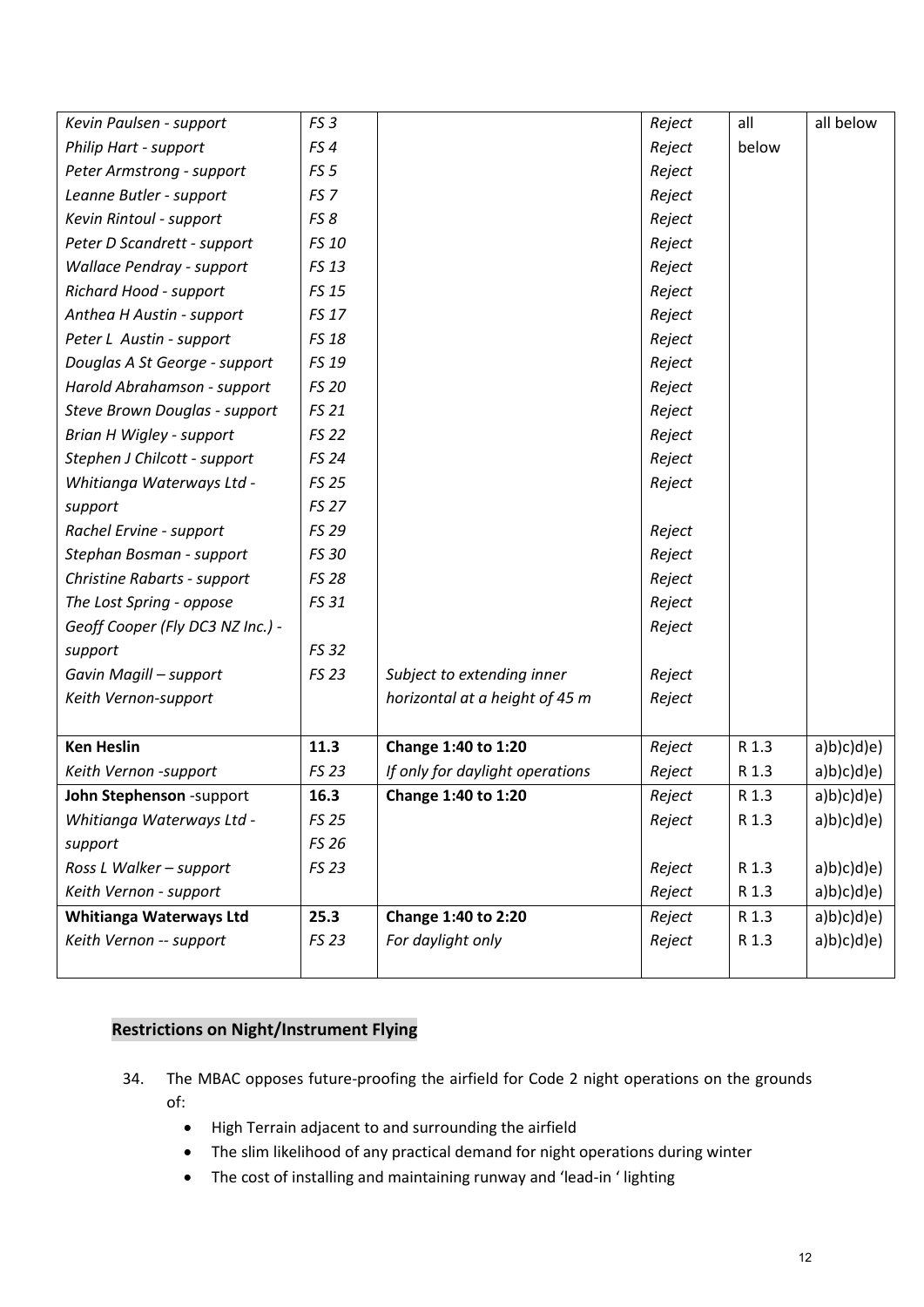- The cost of installing and maintaining an instrument approach system
- Opposition by the community to noise arising from night operations
- 35. MBAC supports maintaining the airfield for day only VFR which in their view would reduce restrictions on the airfield infrastructure and assist in relaxing conditions on surrounding land development. MBAC's reasoning for opposing future-proofing of the airfield for night operations is considered by the Council's reporting planner to be conclusive and should be accommodated for by changing Table 4 to exclude night operations. It is noted here that it is the Council expert's view that fore-closure of instrument/night operations is a short-sighted decision within the context of the sparsity of flat land available on the eastern seaboard. It is however important in this context to understand that the 1:40 upslope OLS is not only important for potential night operations, it is essential for operating small twin-engine commuter aircraft.
- 36. Submitter 16 (John Henry Stephenson) argues against night-time commercial operations on the grounds of community noise considerations. Further submitter 26 (Rachel Ervine) supports all points made in the submission 16 by Mr Stephenson. Mr Stephenson's argument is aligned with the Council expert's view. The reporting planner's views on this issue are mainly based on the the airfield being privately operated and if the MBAC does not receive substantial financial support, the operators will be unable to upgrade the airfield.
- 37. Submitter 28 (Stephen John Chilcot) argues that it is short-sighted to limit instrument flights from the airfield since in the future small airlines may choose to operate a scheduled allweather service. The reporting planner concurs with Mr Chilcot's concerns, but notes how the Council intends to leave operational decisions to the MBAC and there being conclusive arguments against the necessity to protect for future instrument operations.

## **Decision**

38. *R 9.5: Allow for daylight only/non instrument flying on the Whitianga airfield by changing Table 1 of Section 28.1.1 to this effect.*

- *a) High Terrain adjacent to and surrounding the airfield*
- *b) The slim likelihood of any practical demand for night operations during winter*
- *c) The cost of installing and maintaining runway and 'lead-in' lighting*
- *d) The cost of in installing and maintaining an Instrument Approach System*
- *e) Opposition by the community to noise arising from night operation.*

| Submitter<br><b>Further submitter</b> | Point #<br><b>FS Point</b><br># | <b>Submission topic</b>            | Accept/<br>Reject | <b>Decision</b> | Reason    |
|---------------------------------------|---------------------------------|------------------------------------|-------------------|-----------------|-----------|
| <b>Mercury Bay Aero Club</b>          | 9.5                             | Delete night and instrument flying | Accept            | R 9.5           | $a$ )-e)  |
| Whitianga Waterways Ltd -             | <b>FS 25</b>                    |                                    | Accept            | Ditto for       | Ditto for |
| support                               |                                 |                                    |                   | all             | all below |